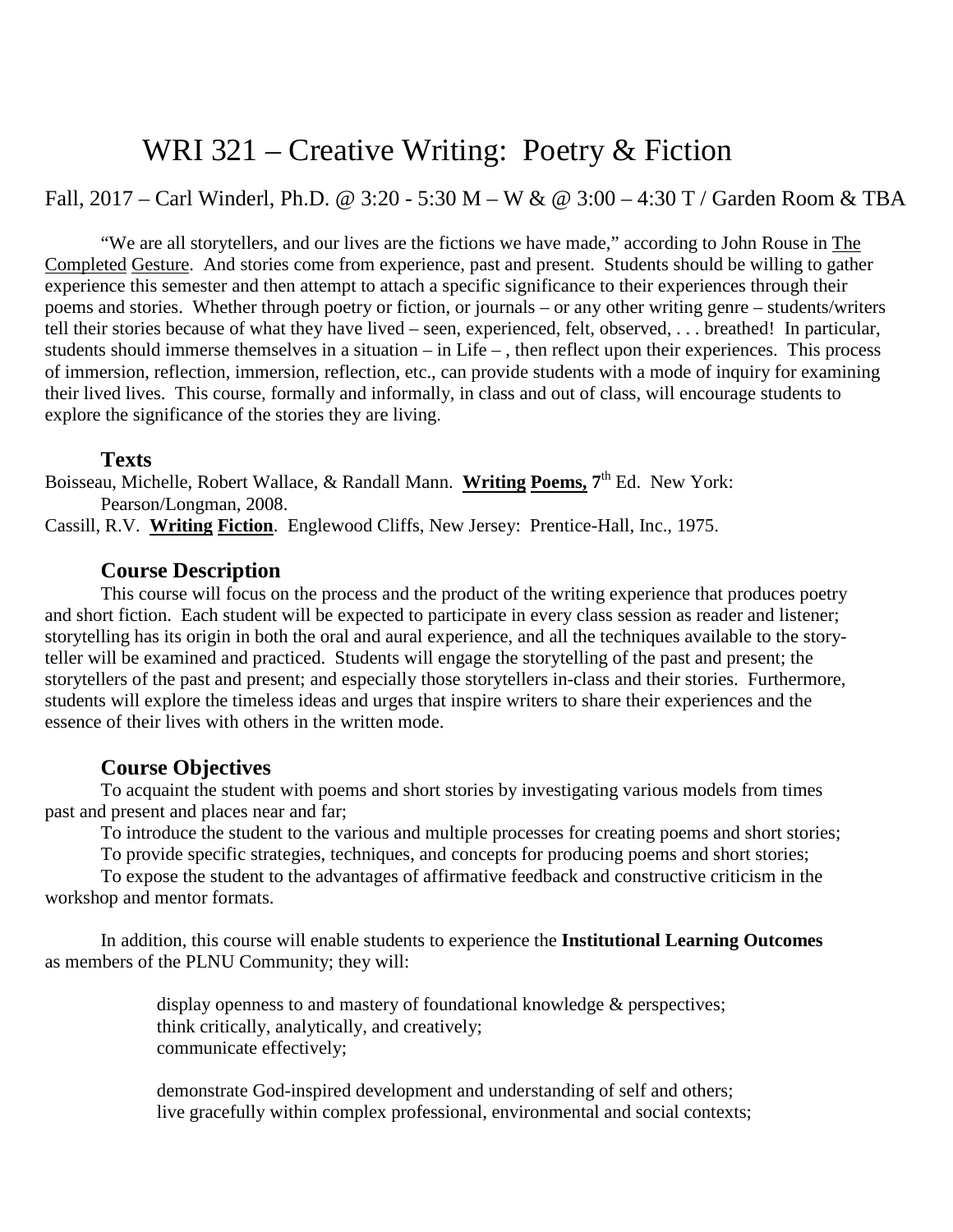engage in actions that reflect Christian discipleship in a context of communal service and collective responsibility; serve both locally and globally in a vocational and social setting.

Furthermore, this course will also enable students to experience the **Departmental Program Learning Outcomes** as members of the LJML Department; they will:

apply creative and advanced skills in various forms and genres of writing;

demonstrate knowledge of the conventions and terminology of creative and advanced writing within literary and non-literary texts;

demonstrate knowledge of major literary-theoretical perspectives and terminology;

develop connections between the literature and language studied and the contemporary world;

engage writing and editorial processes through campus publications and external internships.

Students who complete WRI321 will be able to:

- 1. identify (knowledge, comprehension) aspects of theory, style, and structure in works of poetry;
- 2. analyze (analysis) poetry written by professionals and peers to determine authors' writing techniques in relationship to target audiences;
- 3. craft (application, synthesis) poems using descriptive and evocative language, imagery, rhyme, meter, form, and other advanced writing conventions;
- 4. demonstrate (application) ability to improve the quality of their own work and the work of others via practices of editing and revision;
- 5. position and format (analysis, evaluation) submissions for publication in a professional manner.

### **Topical Course Outline**

The course material will be presented in the lecture, discussion, and collaborative learning formats while each student will be required to present in class, through an oral reading, a minimum of two poems and one short story. A ten- to fifteen-minute discussion will follow each student's poem or story. Approximately forty-five minutes to one hour of each class will be devoted to this workshop format. The remaining class time will focus on the assigned readings examining the process of creating poetry and fiction and discussing the poems and short stories in the texts that have stood the tests of time and exposure. From the first day, students will be expected to mine their observations and experiences for personal impressions and expressions in their poetry and fiction for how the essence of their lives is being impacted.

### **Course Requirements**

If students wish to master the course material, **CLASS ATTENDANCE** is necessary – imperative for students who wish to pass the course with any kind of respectable grade. Students may rest assured there is an inexplicable correlation between class attendance and grade performance. N. B.: I will take Attendance Daily.

The daily **READING ASSIGNMENTS** should be considered as minimum requirements. Read as widely as possible for this course, from the assigned texts on the syllabus to any other supportive collateral reading the student might discover. Individuals differ in reading ability, and some students might be able to read much more than the minimum requirements. Warning!!! Occasional **POP QUIZZES,** however, will be given at the discretion of the instructor.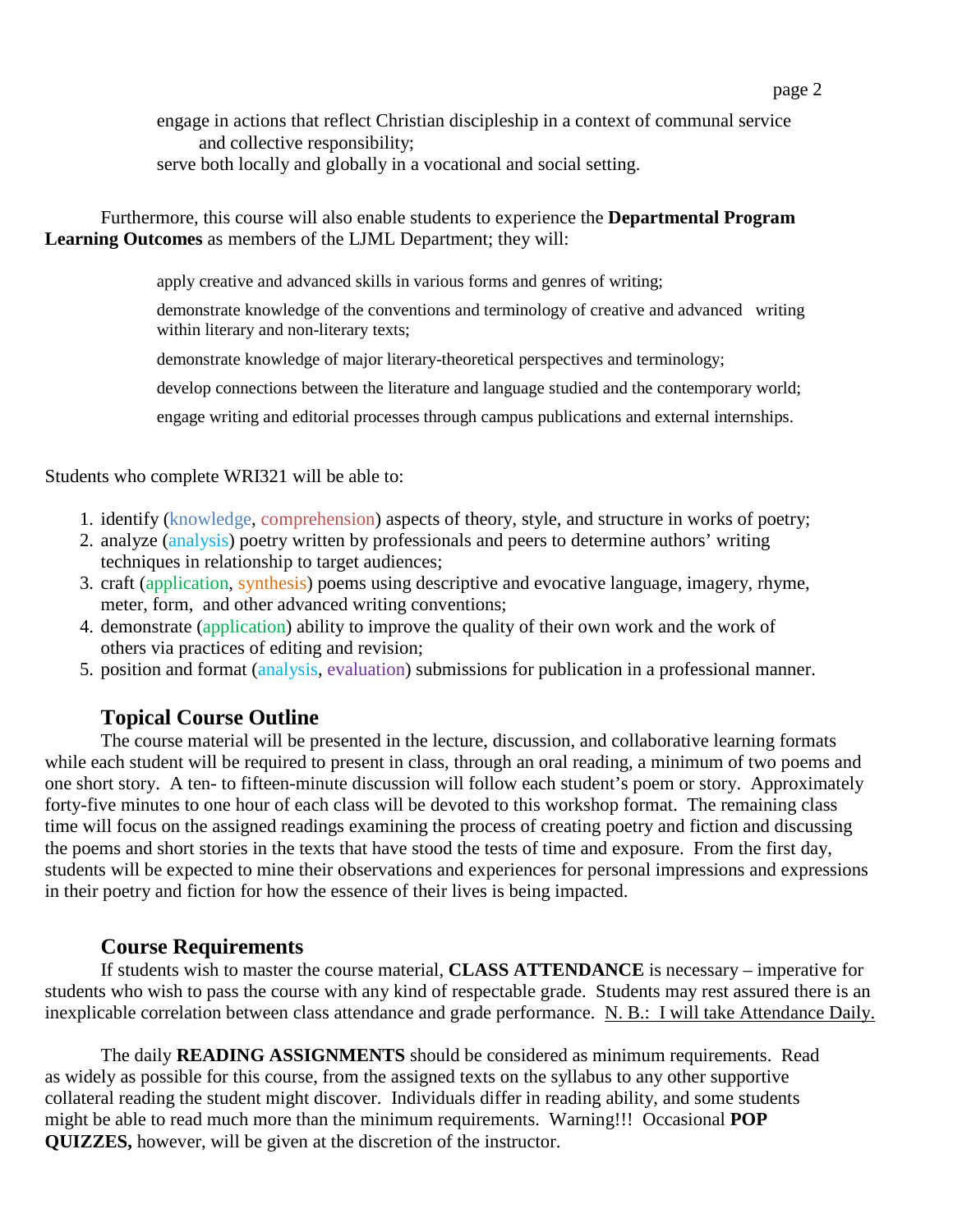In addition to in-class writing assignments and an occasional Pop Quiz, each student will be required to write at least two poems and one short story to present to the class in a workshop format. Length and subject matter will be revealed throughout the course on an ongoing basis.

For in-class writing, students will be expected to translate observations or experiences into a one-page 100-200 word "Reflection." These short assignments could be character sketches; re-created events, scenes, or conversations; descriptions of people, places, or things; or any re-lived personal trip, journey, or specific travel – "recollected in tranquility." Any 'reflection' could further serve as pre-writing part of a rough draft for a poem or short story. [Along with journals, dairies, or logs, these "reflections" have the potential to be the student's most personal, insightful, individual, meaningful, lasting, and treasured practice "places" available to visit and re-visit.]

In addition to embracing and adopting the multiple skills, strategies, and techniques for successfully writing poetry and short fiction, as will be discovered and discussed from the major text, additional suggestions for earning a "Good Grade" on poetic and prose efforts are listed below:

Poems and stories must be typed or printed out by a computer. Students should always consider their reader's eyes and see to it that the type is dark and legible and that the font is simple and accessible.

AVOID PLAGIARISM!!! Students must not copy from any popular or critical source, on-line or otherwise. The instructor reserves the right to challenge or reject any story which he suspects is not the student's original work. Any plagiarized work – in-class writings, pop quizzes, or poetic or prose pieces – will result in an AUTOMATIC "F" for the Course! (Also, see the institutional policy below**\***.)

#### **Electronic Devices**

Cell phones must be disabled during class (no texting, I-M-ing, etc.), and laptops can only be used for note-taking (in the front row and visible to the instructor, with *wi-fi disabled*). Other inappropriate use will heavily impact the class participation portion of students' grades.

All students are expected to meet the standards for this course as set by the instructor. However, students with learning disabilities who may need accommodations should discuss options with the Academic Support Center during the first two weeks of class. The ASC will contact professors with suggested classroom needs and accommodations. Approved documentation must be on file in the ASC prior to the start of the semester. These qualified students should also discuss available options and alternatives with the instructor during the first two weeks of the semester and provide approved documentation and verification of need. In addition, the Academic Support Center is available to students for a variety of tutorial and curricular needs.

**\***LJML Department Policy on Plagiarism: The Department of Literature, Journalism, and Modern Language deems intellectual and academic integrity to be critical to academic success and personal development; therefore, any unethical practice will be detrimental to the student's academic record and character. Students who present the work of others, which includes but is not limited to borrow -ing another student's work, buying a paper, or using the thoughts or ideas of others as if their own (using information in a paper without citation), commit plagiarism. Students will be held accountable for plagiarized material whether the material was plagiarized intentionally or unintentionally. Plagiarized work will result in a failing grade for the assignment and possibly for the course. In either event, a written report will be filed with the department chair and area dean. The dean will review the report and submit it to the provost and the vice-president for student development. It will then be placed in the student's academic file.

#### **Assessments and Measurements**

The Final Grade for this course will be determined on the following basis: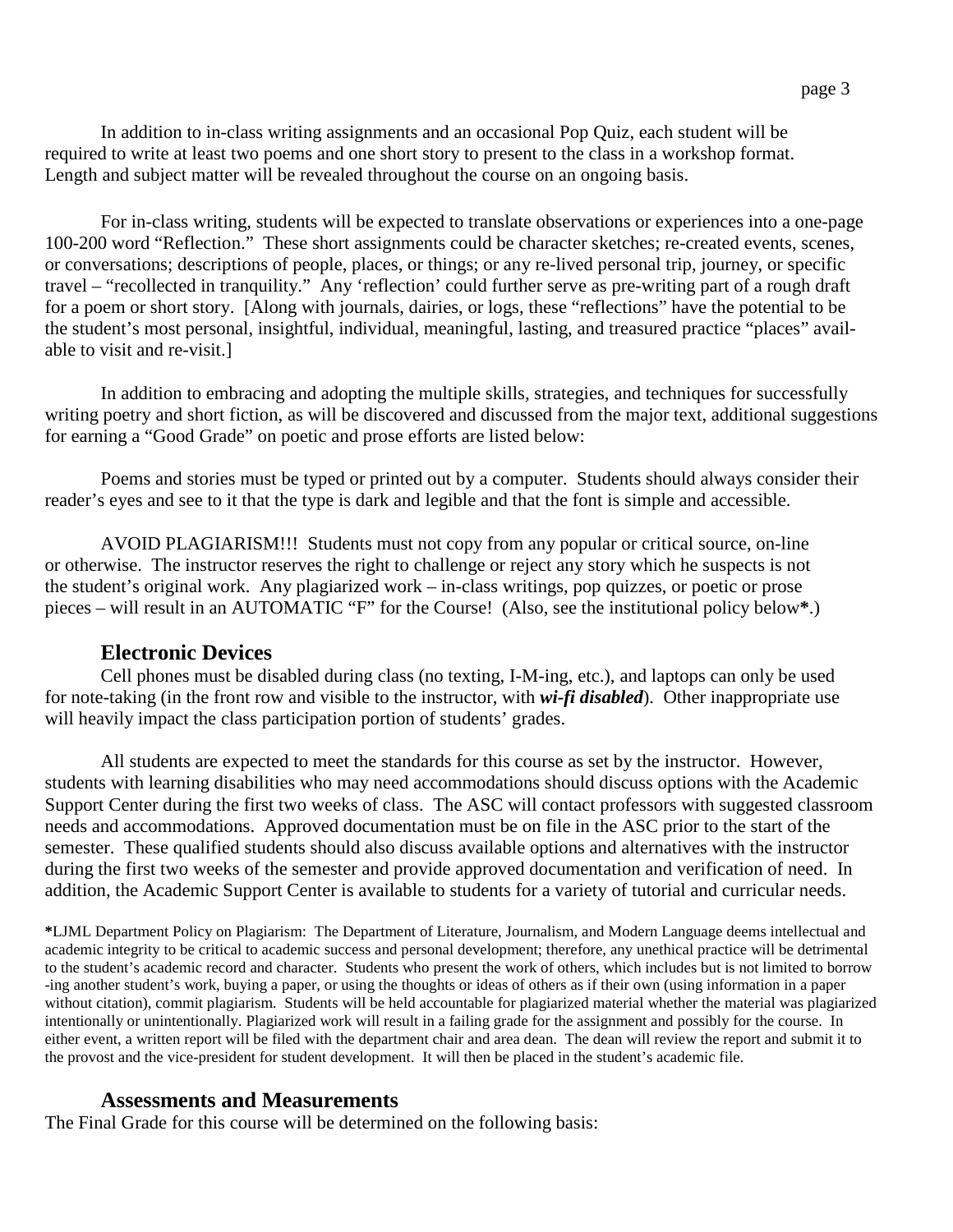In addition, the Final Grade can be affected positively or negatively by the following factors:  $++++$  faithful attendance in class and active participation in discussions and "activities";

- - - - - - excessive absences, inattention in class, general lack of interest and punctuality.

[For THE SCHEDULE OF ASSIGNMENTS listed below under the **Course of Study**, all page numbers refer to the main texts, **Writing Poems (WP)** or **Writing Fiction (WF)**. The assigned reading for any given day should be read **prior to** attending class on that given day. Keep in mind also that the syllabus is a contract between the student and the instructor. The student is responsible for keeping this document and for referring to it for daily assignments. Losing the syllabus or failing to consult it is no excuse for being unprepared for class. Finally, the **Course of Study** is subject to change for a variety of reasons, at the instructor's discretion.]

# **Course of Study**

| Monday, August $7^{\text{th}}$ Introduction to the Course                                                                                                          |
|--------------------------------------------------------------------------------------------------------------------------------------------------------------------|
| Writing Poems: Chapter $1 -$ "Starting Out," pp. 1 - 21                                                                                                            |
| Wednesday, August $9^{th}$ WP: Chapter 6 – "Subject Matter," pp. 113 - 35                                                                                          |
| Monday, August $14^{\text{th}}$ <u>WP</u> : Chapter 7 – "Metaphor," pp. 136 – 59                                                                                   |
| Wednesday, August $16^{th}$ WP: Chapter 8 – "Tale, Teller, and Tone," pp. 160 - 81<br>WP: Chapter $9 -$ "The Mysteries of Language," pp. 182 - 204                 |
| Monday, August $21^{st}$ WP: Chapter 10 – "Finding the Poem," pp. 207 - 30<br>WP: Chapter $11 -$ "Devising and Revising," pp. 231 – 55                             |
| Wednesday, August $23^{\text{rd}}$ WP: Chapter 2 – "Verse," pp. 25 - 43                                                                                            |
| Monday, August $28^{th}$ WP: Chapter 3 – "Making the Line (I)," pp. 44 – 68                                                                                        |
| Monday, September $4^{\text{th}}$ <u>WP</u> : Chapter $4 -$ "Making the Line (II)," pp. 69 – 88<br>WP: Chapter $5 -$ "The Sound (and Look) of Sense," pp. 89 – 110 |